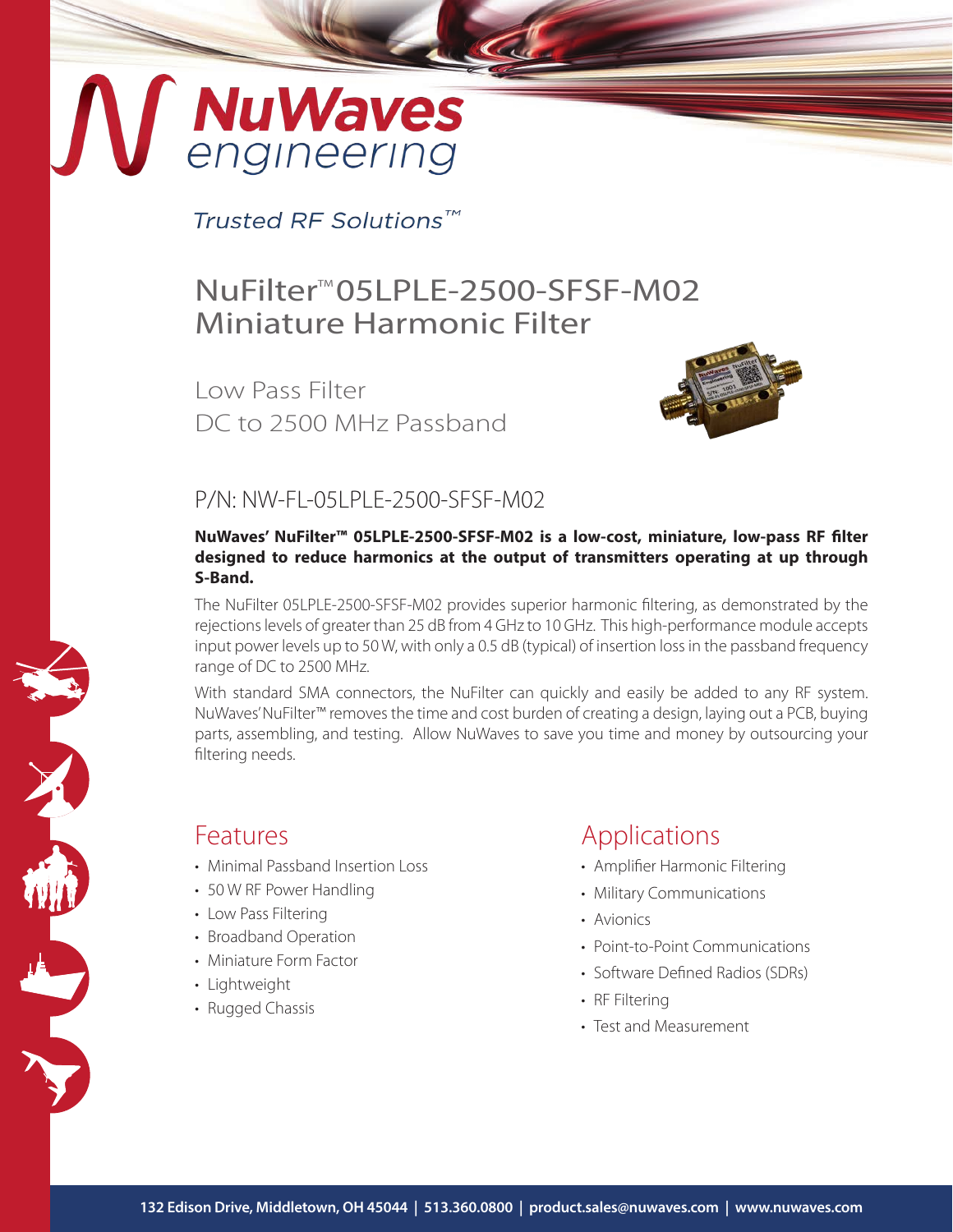# NuFilter<sup>™</sup>05LPLE-2500-SFSF-M02

# Specifications

#### Absolute Maximums

| <b>Parameter</b>                      | <b>Rating</b> | Unit |
|---------------------------------------|---------------|------|
| Max RF Input Power, $Z_L = 50 \Omega$ | 50            | W    |
| Max RF Input Power, $Z_L = 10:1$ VSWR | 20            | W    |
| Max Operating Temperature             | 85            |      |
| Max Storage Temperature               | 85            |      |

| <b>Export Classification</b> |  |
|------------------------------|--|
| FAR99                        |  |

#### Electrical Specifications @ 25 °C,  $Z_S = Z_I = 50 \Omega$

| <b>Parameter</b>             | <b>Symbol</b> | <b>Min</b> | <b>Typ</b> | <b>Max</b> | <b>Unit</b> | <b>Condition</b> |
|------------------------------|---------------|------------|------------|------------|-------------|------------------|
| Operating Frequency          | BW            | DC         |            | 2500       | MHz         |                  |
| Passband Insertion Loss      |               |            | 0.3        |            |             | 1 GHz            |
|                              | IL            |            | 0.3        |            | dB          | 2 GHz            |
|                              |               |            | 0.8        |            |             | $2.5$ GHz        |
| Cutoff Frequency             |               |            | 2500       |            | MHz         |                  |
|                              |               | $-16$      | $-20$      |            |             | 3.25 GHz         |
| Rejection                    |               | $-20$      | $-25$      |            | dB          | $4 - 10$ GHz     |
|                              |               | $-15$      | $-20$      |            |             | $10 - 15$ GHz    |
| RF Power Handling (passband) |               |            | 50         |            | W           |                  |
| VSWR (within passband)       | <b>VSWR</b>   |            | 1.5        |            |             |                  |

#### Mechanical Specifications

| <b>Parameter</b>            | <b>Value</b>                   | <b>Unit</b> | <b>Limits</b> |
|-----------------------------|--------------------------------|-------------|---------------|
| <b>Dimensions</b>           | $0.75 \times 0.68 \times 0.40$ | ın          | Max           |
| Weight                      |                                | 0Z          | Max           |
| RF Connectors, Input/Output | SMA Female                     |             |               |

#### Environmental Specifications

| <b>Parameter</b>                                                                                                   | <b>Symbol</b>                       | <b>Min</b>                      | <b>Typ</b>                            | <b>Max</b>                 | <b>Unit</b> |
|--------------------------------------------------------------------------------------------------------------------|-------------------------------------|---------------------------------|---------------------------------------|----------------------------|-------------|
| Operating Temperature                                                                                              | Τc                                  | $-40$                           |                                       | $+85$                      | $\circ$     |
| Storage Temperature                                                                                                | Tstg                                | $-40$                           |                                       | $+85$                      | $\sqrt{\ }$ |
| Relative Humidity (non-condensing)                                                                                 | RH                                  |                                 |                                       | 95                         | $\%$        |
| Altitude<br>MIL-STD-810F - Method 500.4                                                                            | ALT                                 |                                 |                                       | 30,000                     | ft          |
| Vibration / Shock Profile<br>(Random profile in x,y, z axis, as per Figure for<br>15 minute duration in each axis) | Power<br>Spectral<br>Density, g2/Hz | +3 dBloctave<br>$\overline{20}$ | $0.04 g^2$ /Hz<br>80<br>Frequency, Hz | 3 dB/octave<br>2000<br>350 |             |